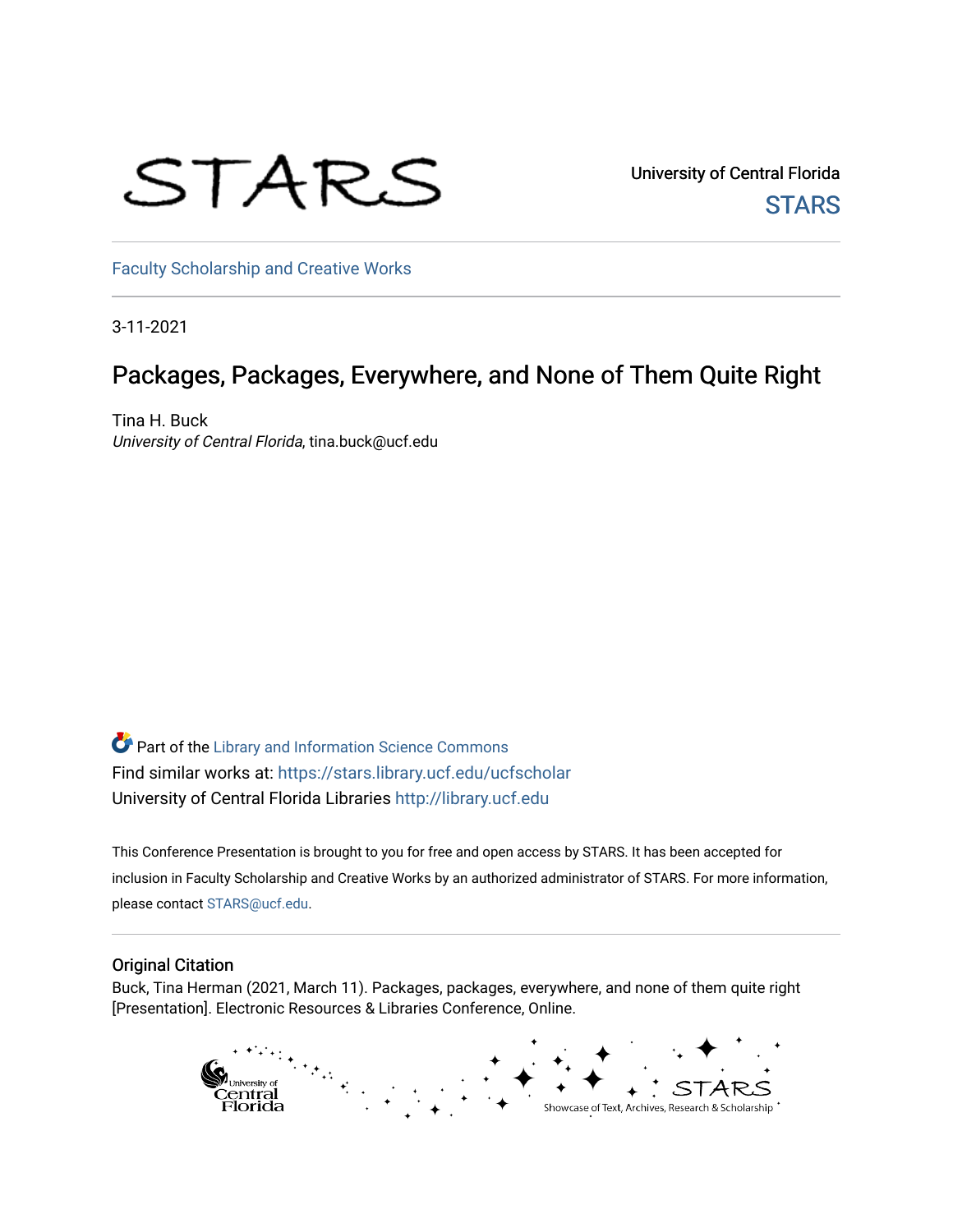## **Packages, packages, everywhere, and none of them quite right:**

**thinking about standard identifiers for packages/databases/collections**

> Tina Herman Buck Electronic Resources LibrarianUniversity of Central Florida tina.buck@ucf.edu ER&L 2021

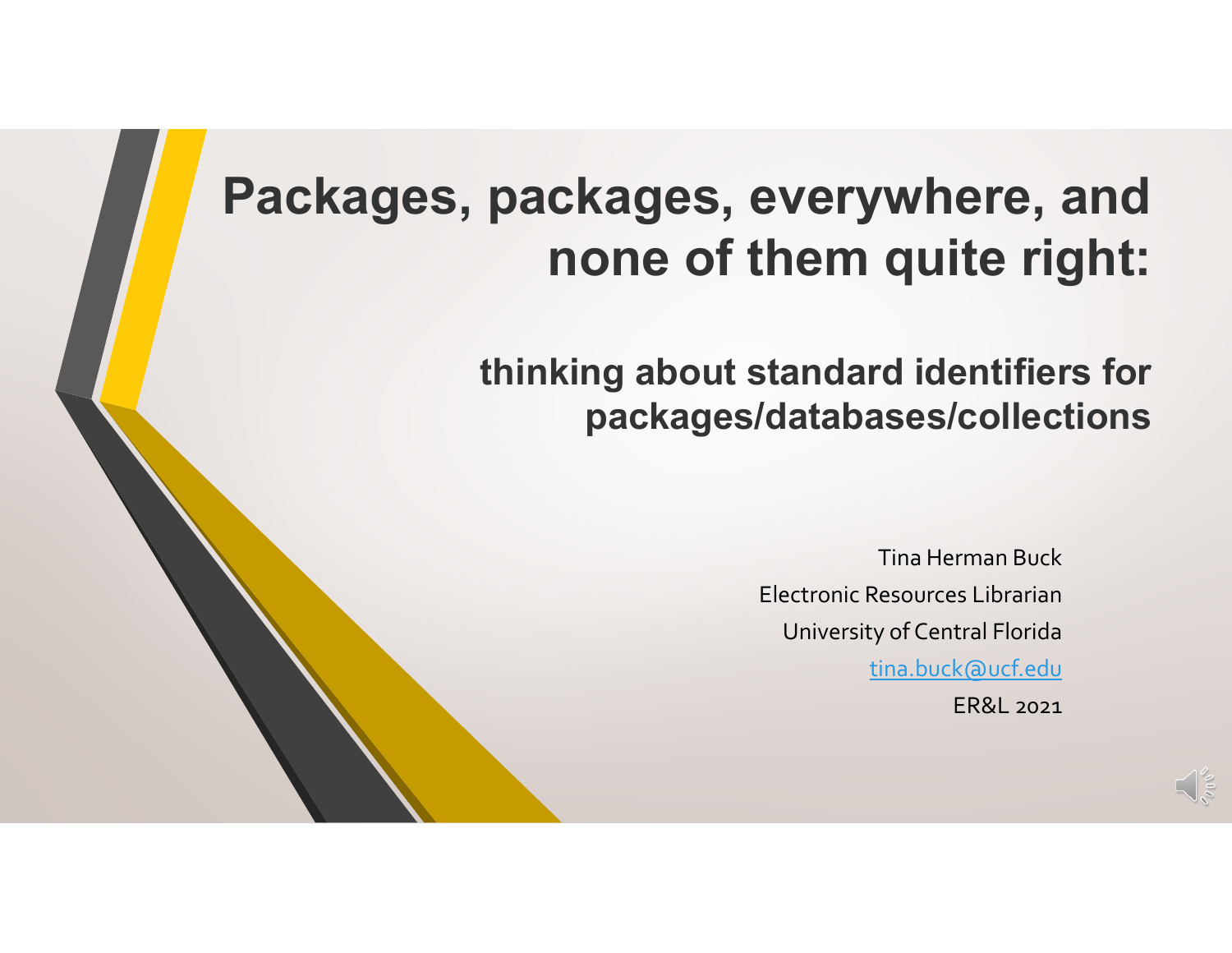#### About University of Central Florida

- Very large public university in Orlando (FTE <sup>~</sup> 58,858)
- $\bullet$ Many fields of study, many eResources needed
- Part of Florida Academic Library Services Cooperative (FALSC) with 39 other public universities and state colleges.
- Small eResources unit. Need every efficiency we can get.
- $\bullet$ **In the midst of consortia-wide migration from** Aleph+Holdings Management to Alma-Primo.
- $\bullet$ Have LibGuides A‐Z database list and expec<sup>t</sup> to keep it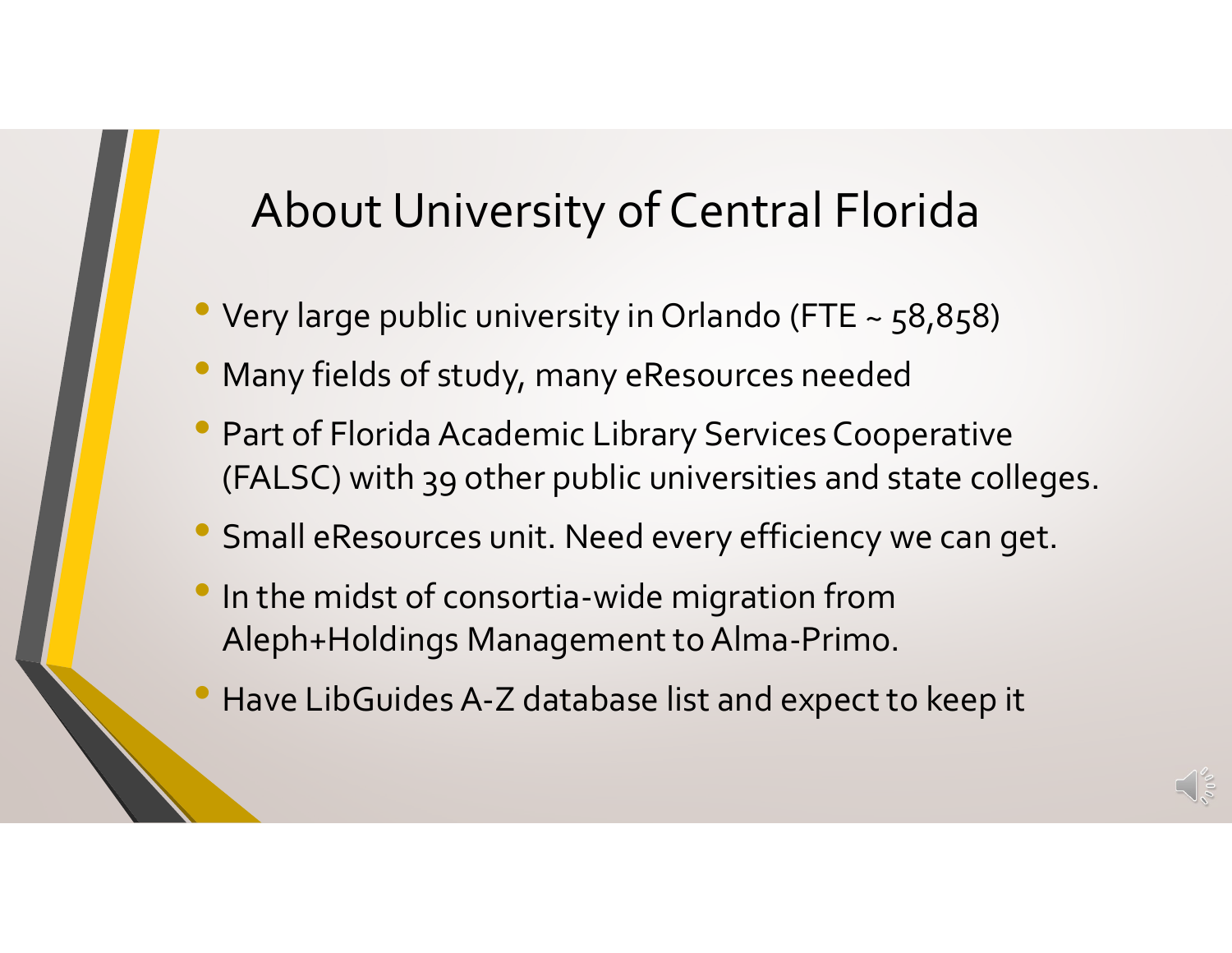### Why <sup>a</sup> standard identifier for packages

- $\textcolor{red}{\textbf{1.}}\;$  A lot of packages have similar names
- **2**. Often tricky to tease out a name change vs one product being absorbed into another vs a new component
- 3. Product designations on invoices can read like alpha‐numeric soup and cause confusion at many stages
- 4. Kb migrations are too timeconsuming
- 5. Any function that depends on collection knowledge could be simplified, as with books and journals
- $\boldsymbol{6}$ . Variations like volume, year, purchase date ('grandfathered in')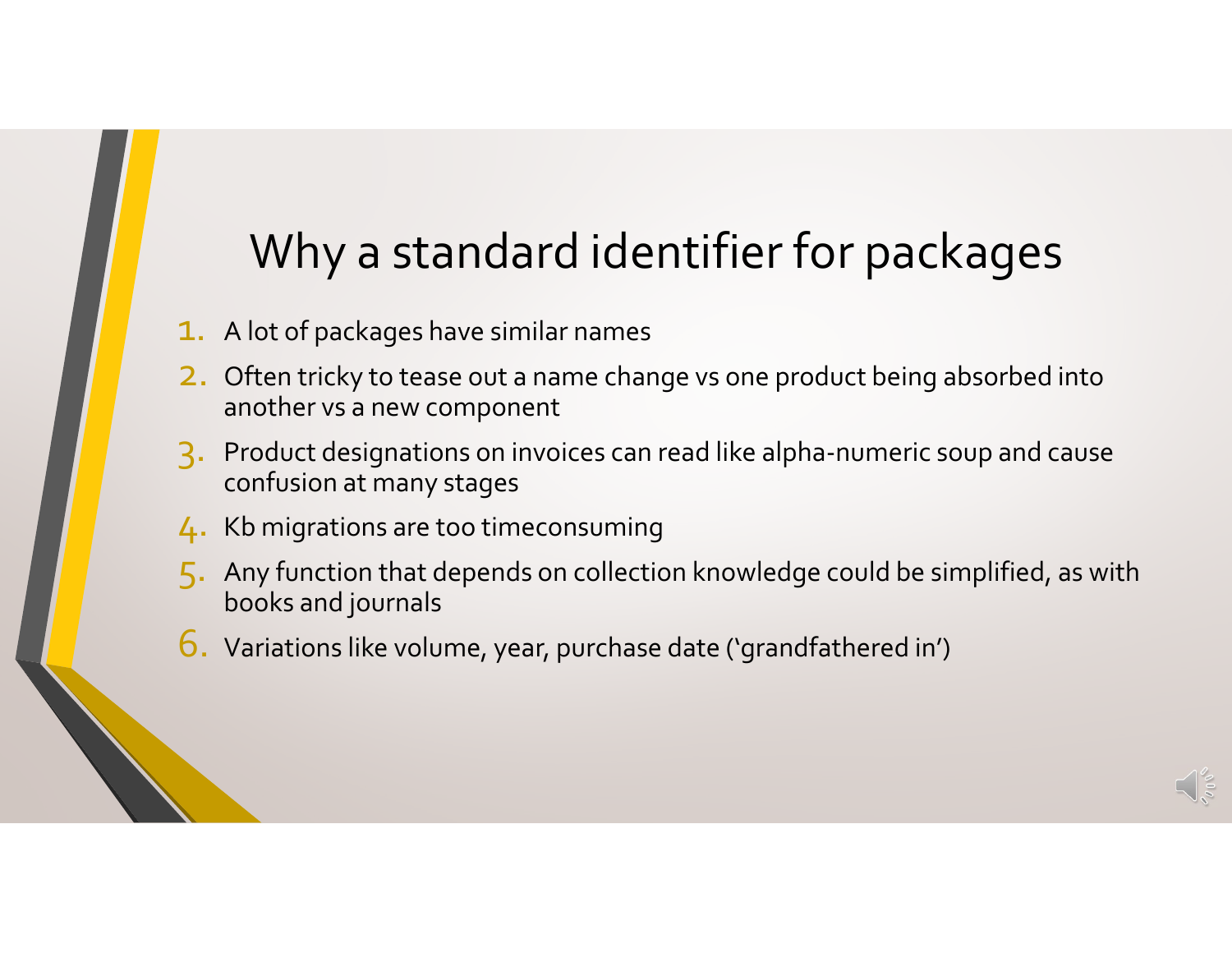#### Goals

- Make kb management and migrations easier and more accurate
- Make package/collection identification more straightforward especially for staff who are not closely involved with the collection (such as paying invoices)
- Simplify collection assessment tasks such as comparisons between libraries and accreditation processes
- Simplify tracking resources over their life cycle (change in name, absorbed into another, ceased)

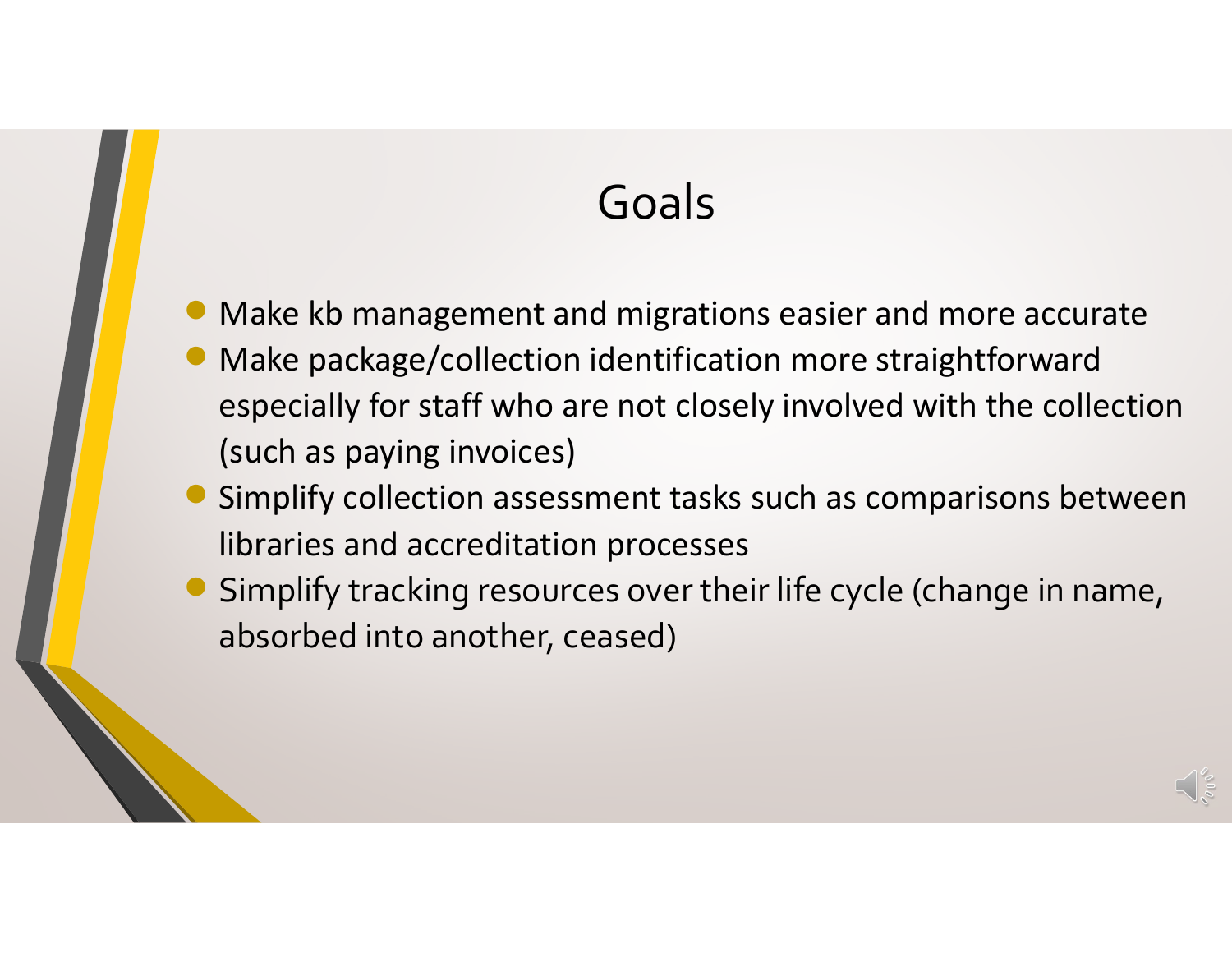#### Other benefits

- $\bullet$  Potential for improved sharing of resource entries in <sup>a</sup>‐<sup>z</sup> database tools like LibGuides
- **Use in linking fields in bibliographic records**
- What are the benefits for publishers and vendors?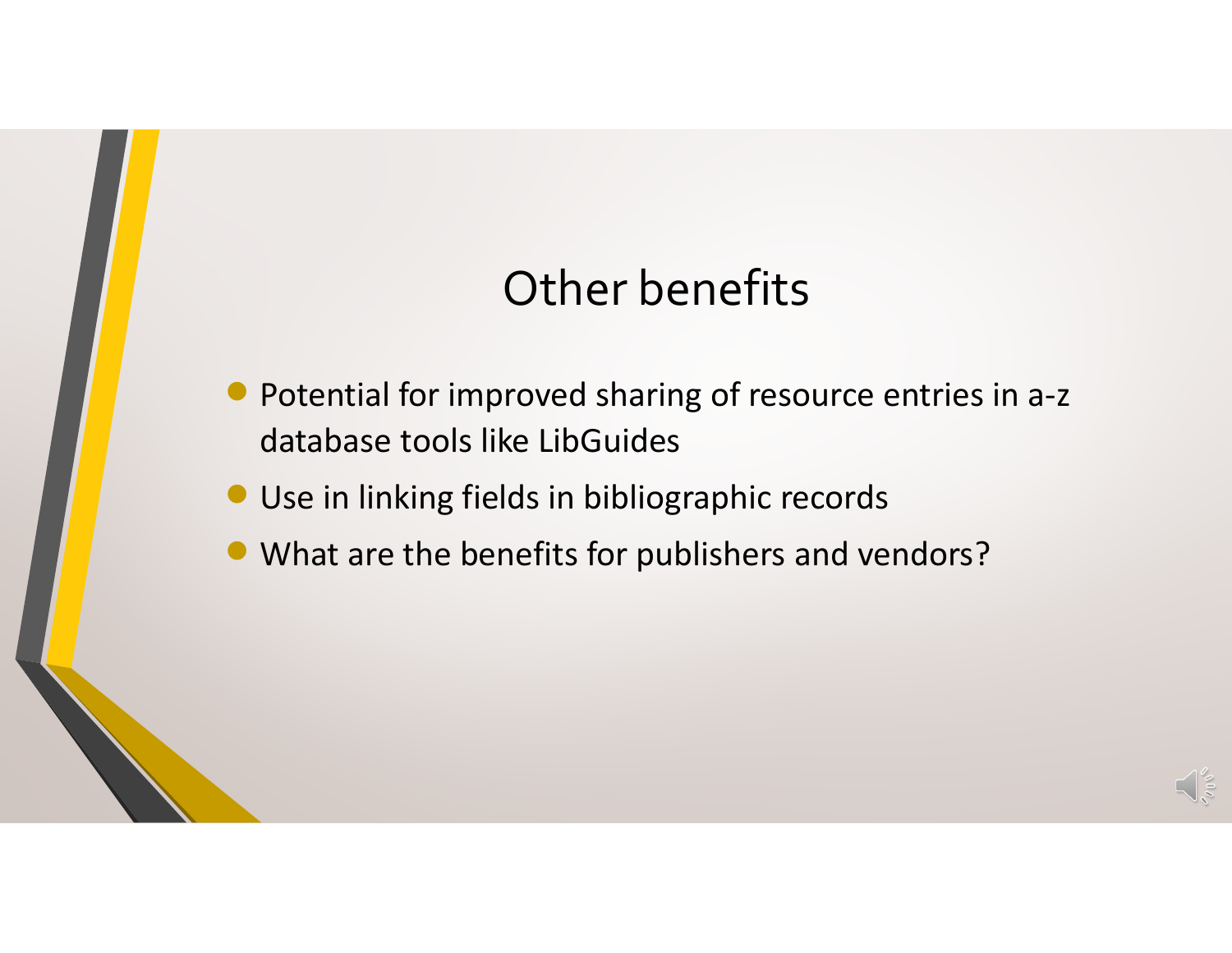#### What format should <sup>a</sup> package identifier take?

- •A standard number like ISSN or ISBN?
- • An alpha‐numeric string with componen<sup>t</sup> parts representing provider, name, other elements?
- •**• I lean toward the latter because that could transmit information**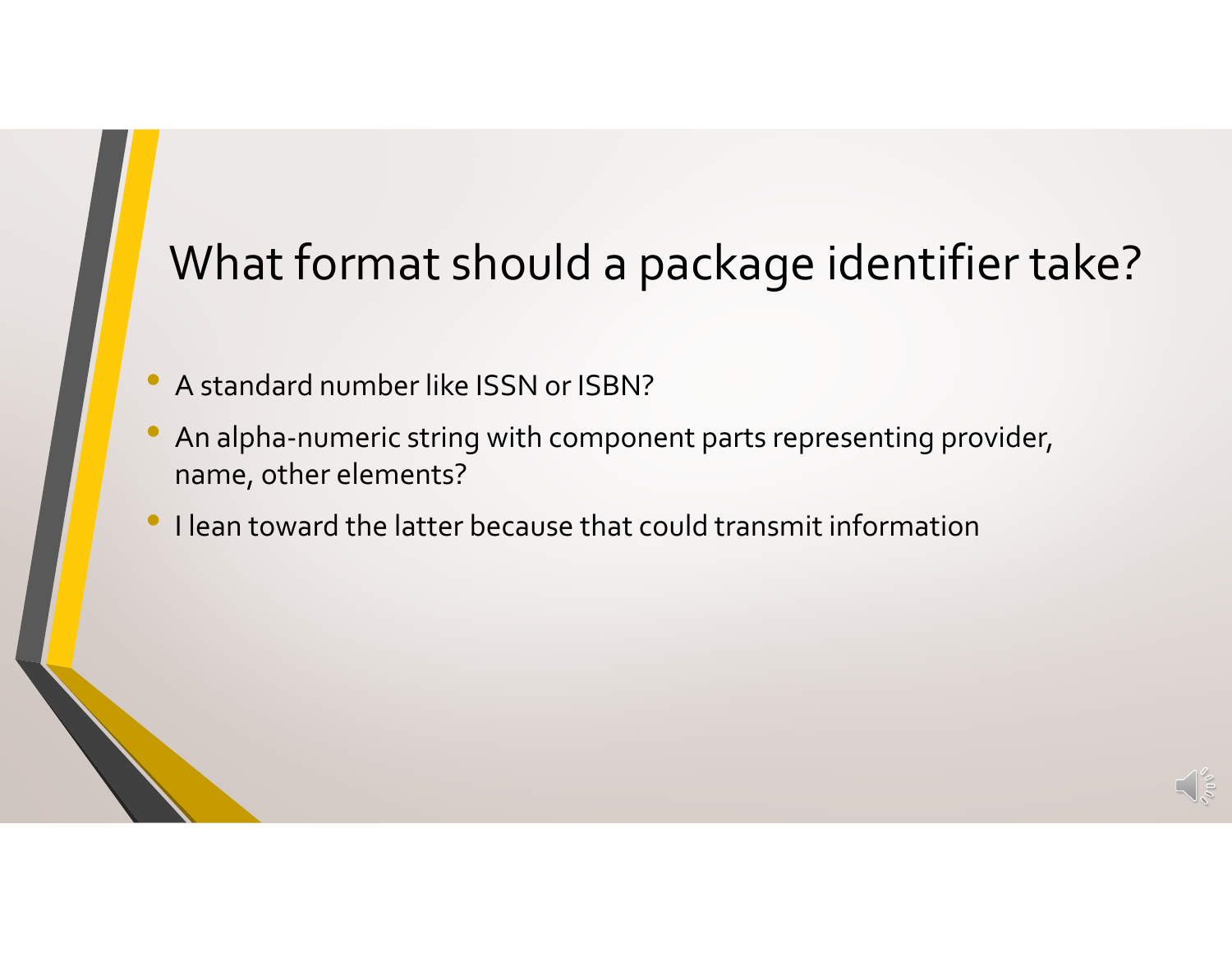#### Elements that might be useful

- Content provider
- •Package name
- •Date, edition, volume if applicable
- Coding for:
	- Currently available, absorbed, ceased.
	- •Changed names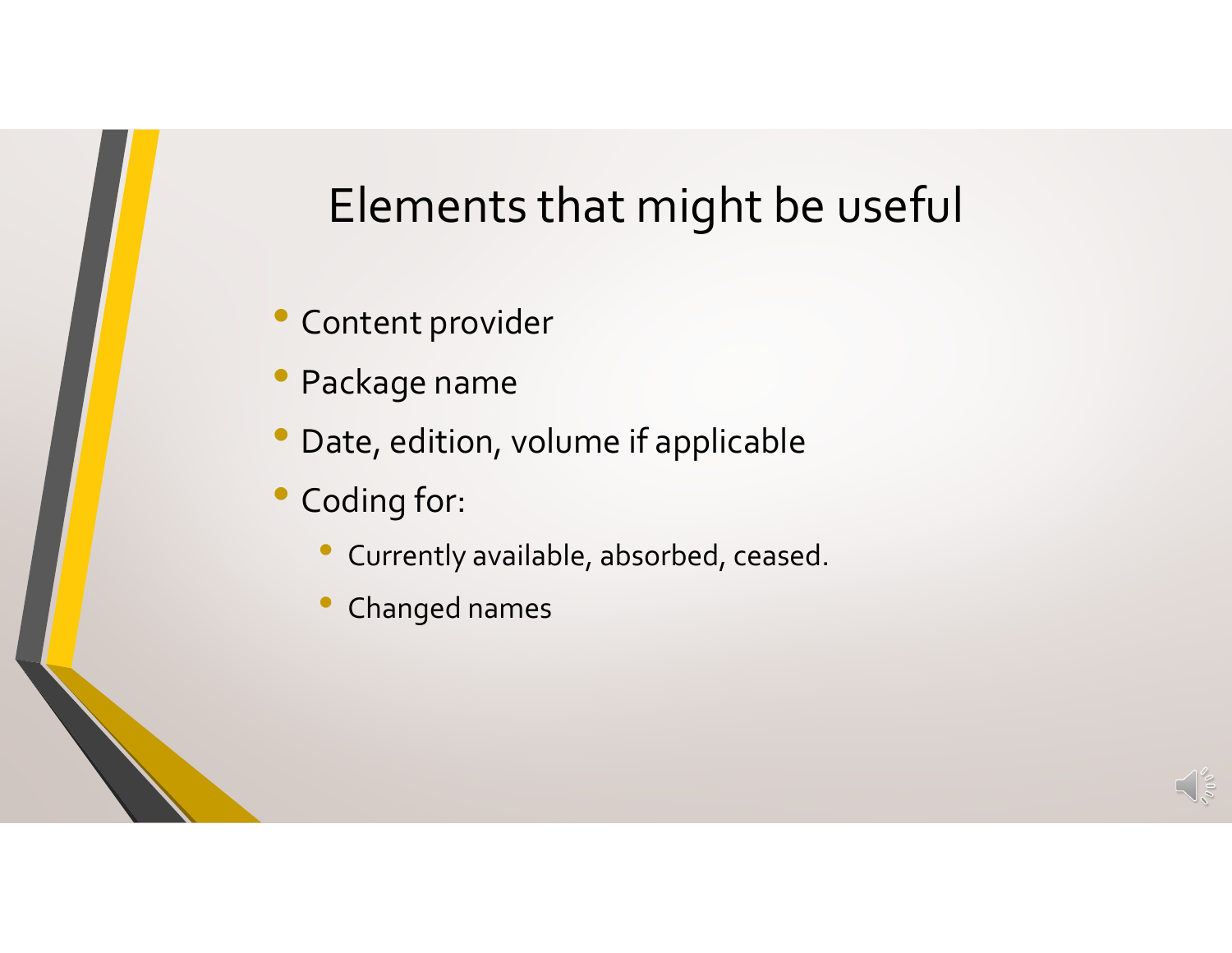#### Other elements – maybe save for the kb?

- •OpenAccess flavor
- $\bullet$  Available to limited geography entity, consortia, or class of persons
	- •E.g. US, FALSC, alumni
- $\bullet$ Platform
- •Wholly contains or is contained within another resource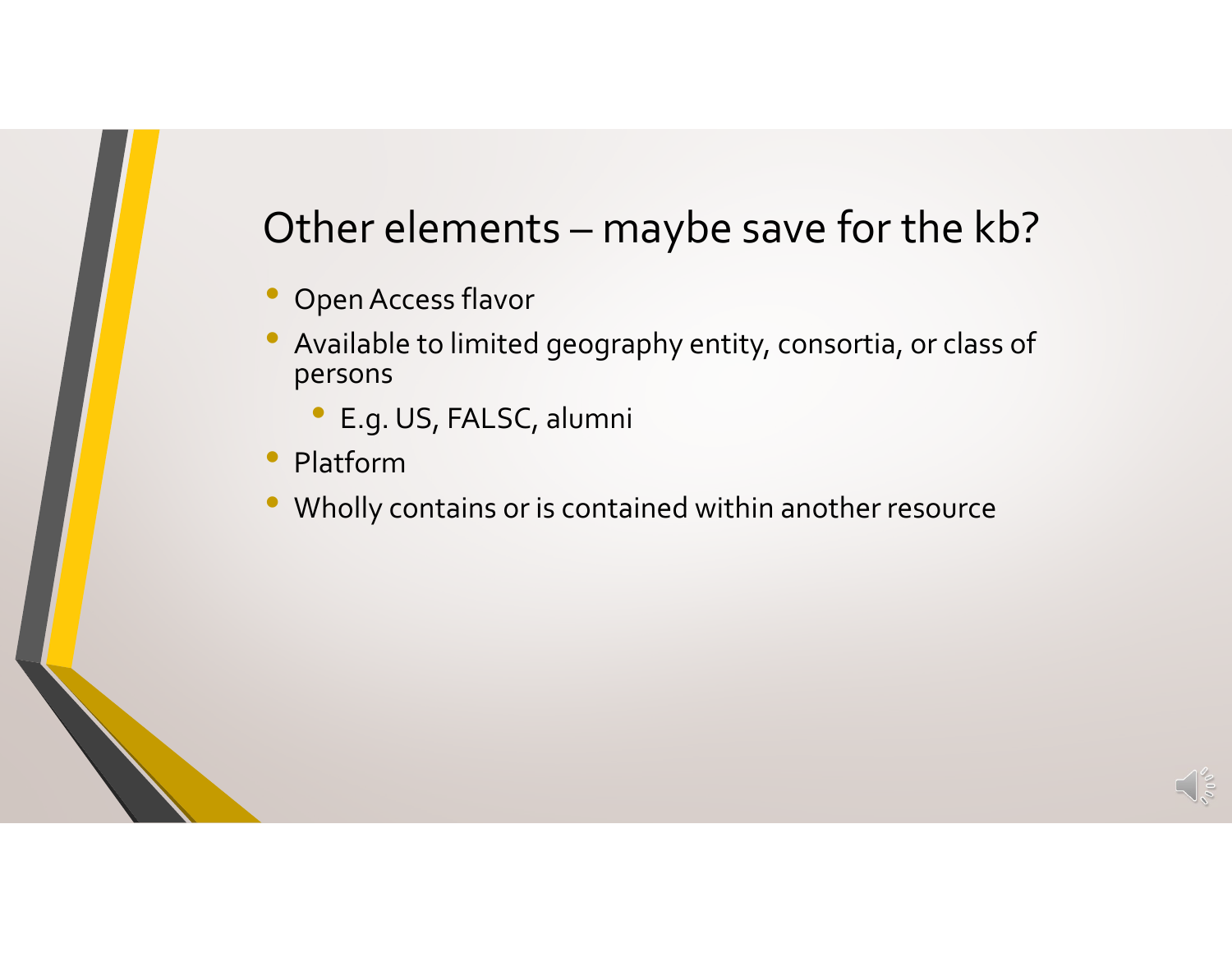### So maybe…

#### vendor code.name.volume.year/span.active

- •**• Alexander Street Press Ethnographic Video** Online Volume 1 (for subscribers after Sept. 2015)
- •**• Gale General Reference Center Gold**
- • Digital National SecurityArchive (DNSA): Japan and the United States: Diplomatic, Security, and Economic Relations, 1977‐1992
- •ASP.EthnographicVideoOnline.1. 2015+.A
- •Gale.GeneralReferenceCenterGold.D
- •PQ.DNSA‐JapanAndThe US.1977‐1992.A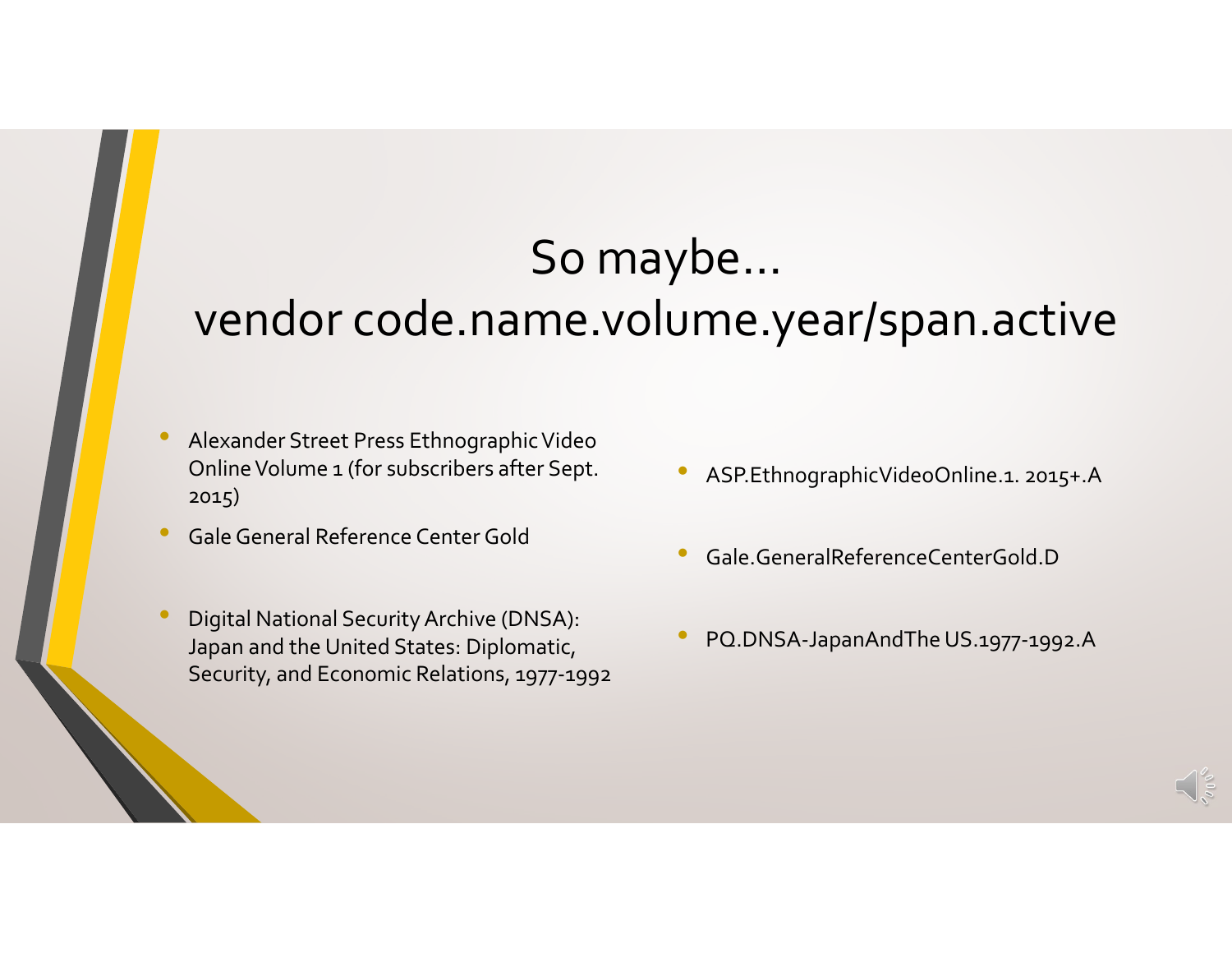### Prefer <sup>a</sup> numeric id like ISSN?

- •3<sup>rd</sup> party needed to administer?
- • If publishers and vendors could agree on unique prefixes and <sup>a</sup> structure, could they be self‐assigned?
- •• I'd still like to see an initial at the end for A (active), C (ceased), S (subsumed) or similar